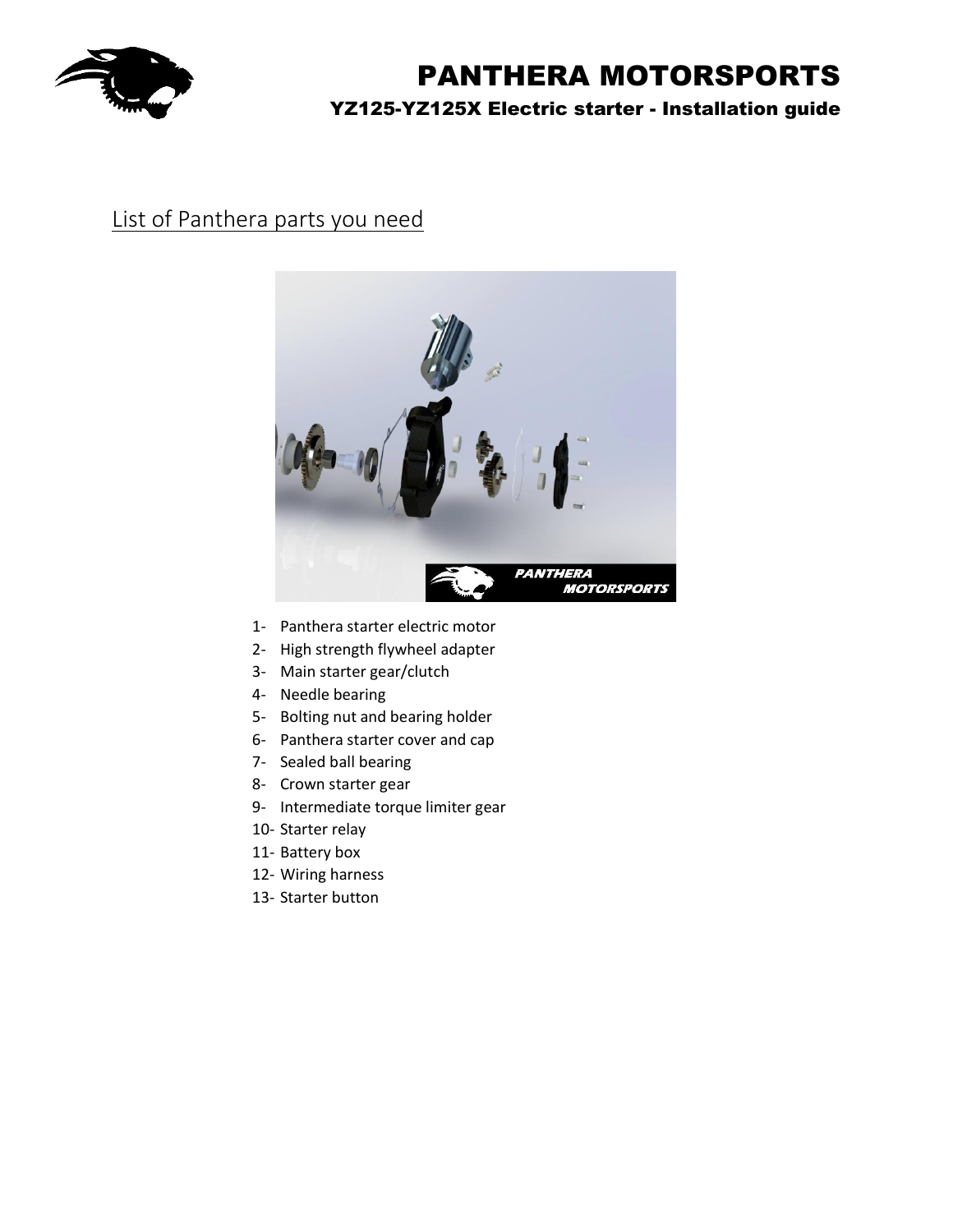

# PANTHERA MOTORSPORTS

### YZ125-YZ125X Electric starter - Installation guide

### List of tools you need

- 1- 3/8 drive Socket ranch
- 2- Socket ranch extension
- 3- 10mm socket
- 4- Phillips drive bit
- 5- Yamaha M27x1 flywheel puller
- 6- 6mm allen drive bit
- 7- 5mm allen drive bit
- 8- 4mm allen drive bit
- 9- 60-150 in-lb torque wrench
- 10- ½ drive torque wrench

### Security concerns

Engine assembly must always be accomplished by a qualified mechanic.

Use the proper tools for every operation and always wear the proper personal protective equipment (glass, gloves, etc.)

The parts sold by Panthera Motorsports are often machined parts and are at risk of having sharp edges. Always handle with care.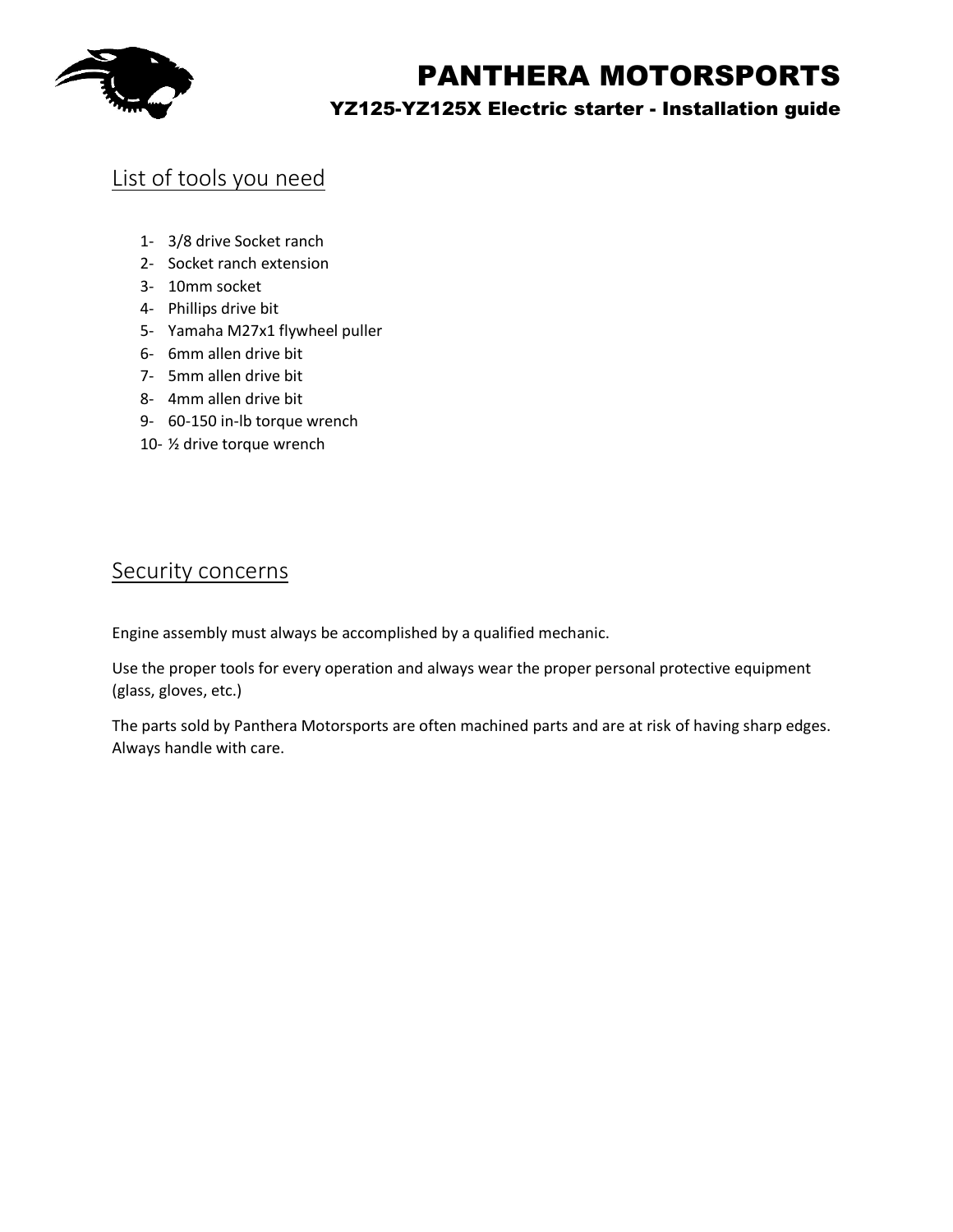

### Original parts disassembly

In order to make the wiring installation, the motorcycle seat and fuel tank have to be removed.

#### Seat removal

With a 10mm socket, remove the two seat bolts on each side and remove the seat.

#### Fuel tank removal

Undo the rubber link between the chassis and the tank. With an extension and a 10mm socket, remove the two bolts holding the tank to the chassis as well as the two bolts between the tank side covers and the radiator guards.

Making sure the fuel valve is closed, slide off the collar and remove the fuel line, using a rag to collect the fuel drop.

#### Flywheel removal

With a Philips drive bit, remove the 4 flywheel cover bolts and cover.

With a M27x1 flywheel puller, remove the original flywheel.

Clean the stator and stator case internal so that no dirt remains.

### Panthera system installation

#### Battery box and wiring installation

Install the battery box inside the airbox and bolt it to the subframe holes available. Use the 2 supplied M8 socket bolt and spacer and torque to 110 in-lb.

Run the wiring loom between the airbox and under the chassis shock tower. The plastic of the airbox if often very sharp, it is suggested to file the sharp edge of the plastic to ensure wires don't get cut over time.

Run the wires along the frame and secure with zip ties. The two power cables (black and red) are to follow down the clutch cable towards the starter cover.

Install the starter button to the handlebars with the supplied camp and connect to the harness.

#### Flywheel and main gear installation

To run the starter assembly while keeping the original flywheel and stator, it is required to change the flywheel heart for the new supplied heart with a starter coupling.

Follow the specific flywheel heart replacement instruction supplied with your new flywheel heart.

Clean the inside of the flywheel of any chip or dirt and prepare for installation.

Apply silicone to the wire's entry in the rubber grommet for ensuring proper sealing of the starter assembly. Let the silicone cure.

Slide the flywheel on the crankshaft and assure the keyway aligns with the woodruff key on the crank.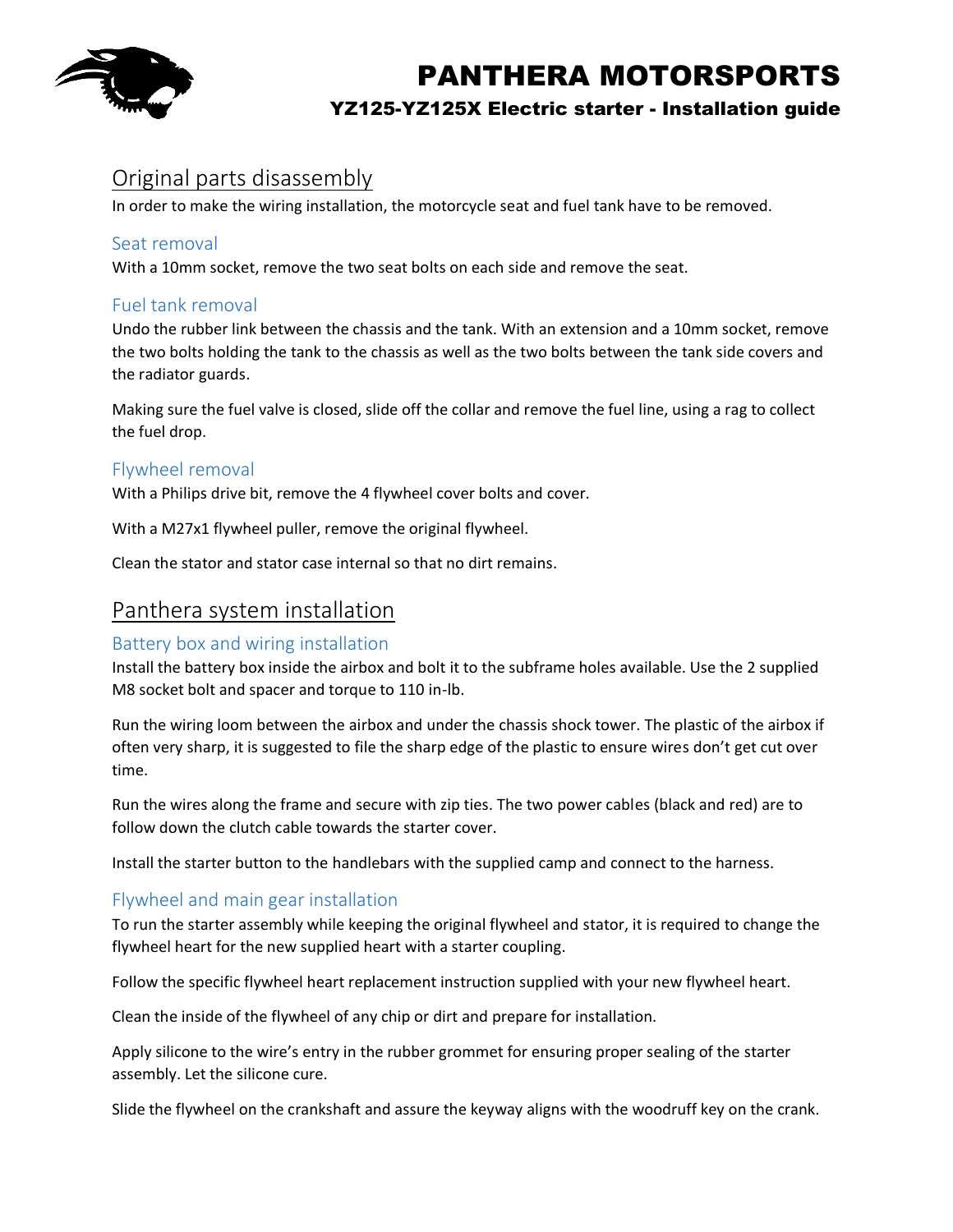

It is a good practice to temporarily bolt the flywheel and make sure you have a spark while kicking. If not, check for bad connection. Them remove the nut.

Place the main ring gear on the flywheel by rotating it clockwise while you push it on.

Put the needle bearing in the middle and insert the bolting unit.

Using the gear holding tool supplied and a 1/2in torque wrench, torque the bolting unit to 35 ft-lb.

Make sure the main gear is still rotation freely clockwise and locking counterclockwise.

#### Starter housing installation

To ensure a proper sealing of the starter housing, put silicones on the stator rubber boot area.

Unbolt the small gear cap of the starter housing with a 4mm allen and remove the two starter gears.

Install the housing on the engine with the proper gasket and ensure the housing central bearing is sliding on the flywheel bolting unit. Hold the cover in place and bolt it with the 4 allen cap With a 5mm, torque the cover housing to 90 in-lb.

Make sure the main gear is still spinning freely clockwise.

**Pour 200ml of oil inside the starter housing. You can use your gearbox oil. Use ATF for winter better results.**

Place the two small gears back, starting by the upper one. The second one will require meshing top and bottom gear at the same time. If gear doesn't want to mesh in, rotate the gear one tooth at a time till meshing is found.

Place gear cap and its gasket back on and bolt it on with the 4 button heads. Use blue Loctite and torque to 90 in-lb.

The housing is equipped with a pressure vent at the back made to run a hose to a high point on the motorcycle, at least one feet higher than the housing. Place the hose so that its end points down and no water enters in it.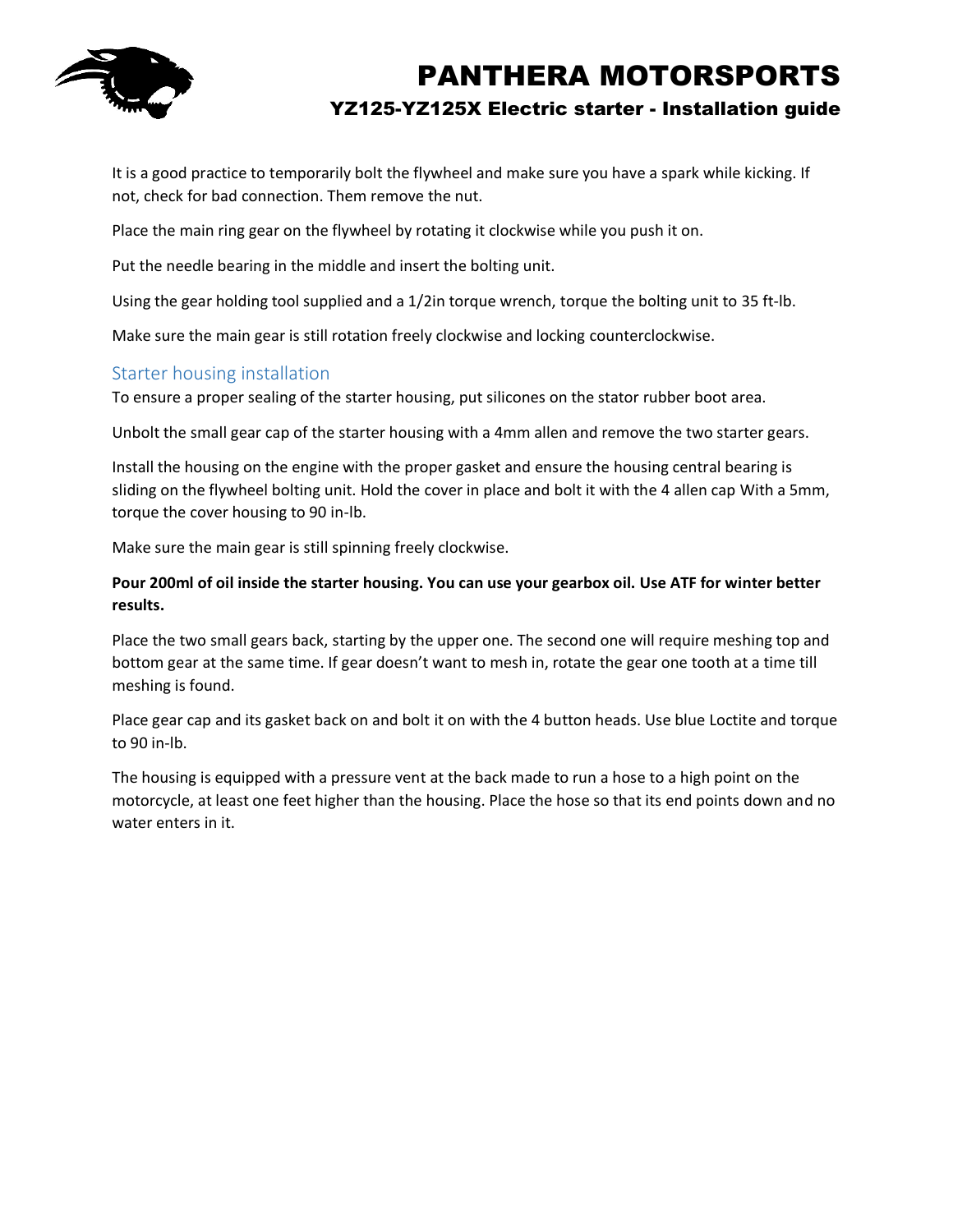

#### Starter and battery connection

Run the black ground wire in between the starter motor and the housing. Bolt the ground terminal to the left side bolt of the starter mount.

Connect the red wire to the starter motor terminal using a 10mm wrench.

Install the battery in the battery box, making sure the + and – are properly located. Secure the battery with the supplied rubber band. The box supplied is designed for an **Antigravity SC-01** battery.

Connect the harness to the battery, always connect the positive (red) first.

Once wires placed properly, tight the two nuts on the relay with at 10mm socket.

#### Tank and seat re-install

Re-install the fuel tank on and make sure none of the connectors are interfering. Bolt the tank back in place.

Chassis bolt torque is 86 in-lb and guard bolts torque is 51 in-lb.

Re-install the chassis to tank rubber band.

Reconnect the fuel line and slide the collar back on.

There is a plactic fin underneat the seat that will then to cut the rubber strap that holds the battery. We have supplied you with a u-shaped rubber to glue on the fin and project the strap.

Slide the seat on and secure with the 2 bolts. Torque to 13 ft-lb.

### PRESS THE BUTTON AND GO HAVE FUN !!

**User note:** We often get asked if the whining sound at the engine shut off is normal. It is. When the engine comes to a stop, the compression pushes it backward of a quarter turn and that makes the electric motor spin back a few turns. The gear sound is perfectly normal.

#### Maintenance

It is recommended to flush the oil after the first ride to eliminate particles generated by the gears first meshing and break in. Taking cover off to remove all particles is recommended versus only using the drain plug.

On a normal basis, change the oil at the same time as transmission oil.

#### Flywheel puller

The suppler gear holder to torque the flywheel also acts like a flywheel puller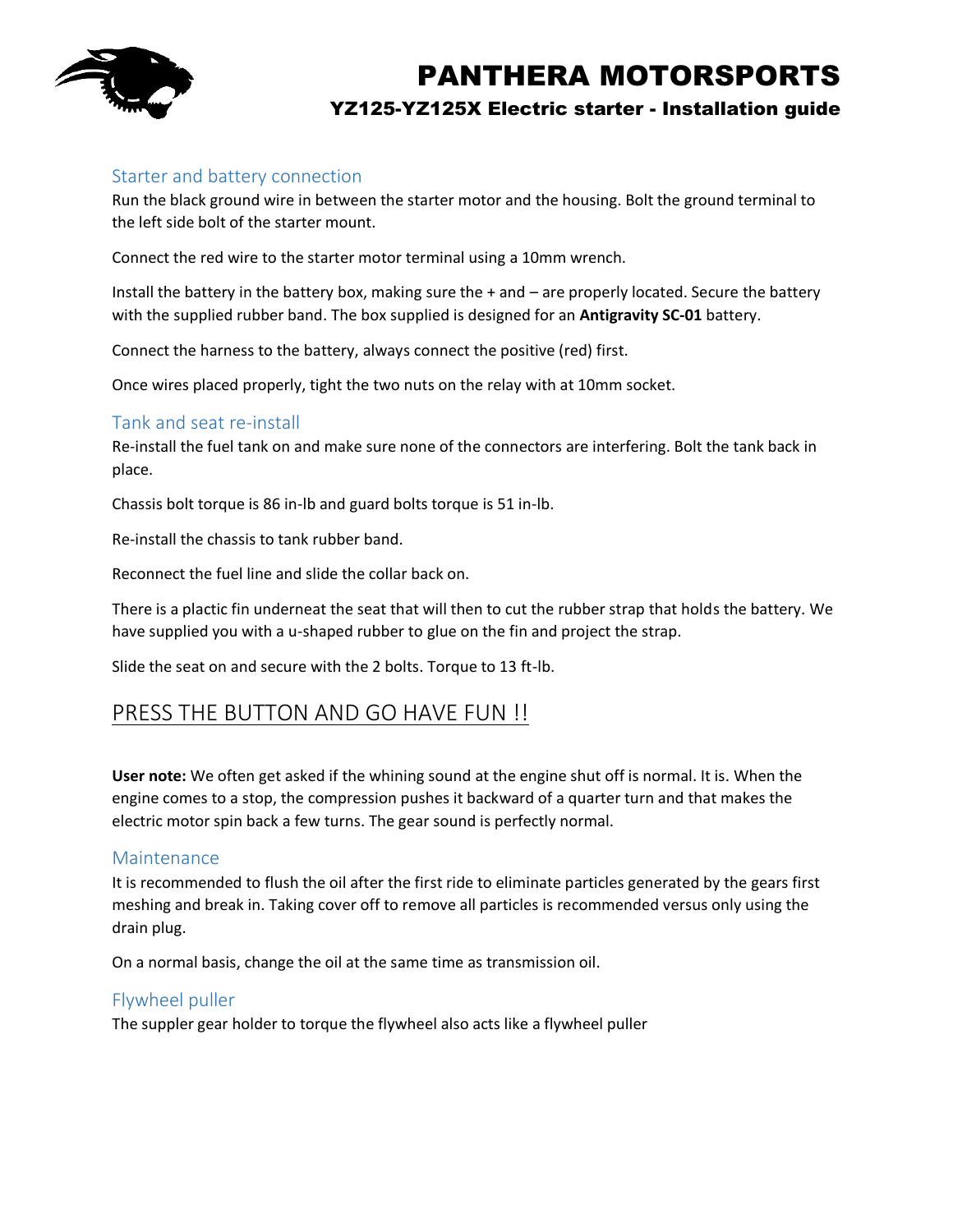

# PANTHERA MOTORSPORTS

YZ125-YZ125X Electric starter - Installation guide

## Annexe 1 Electric starter system wiring diagram

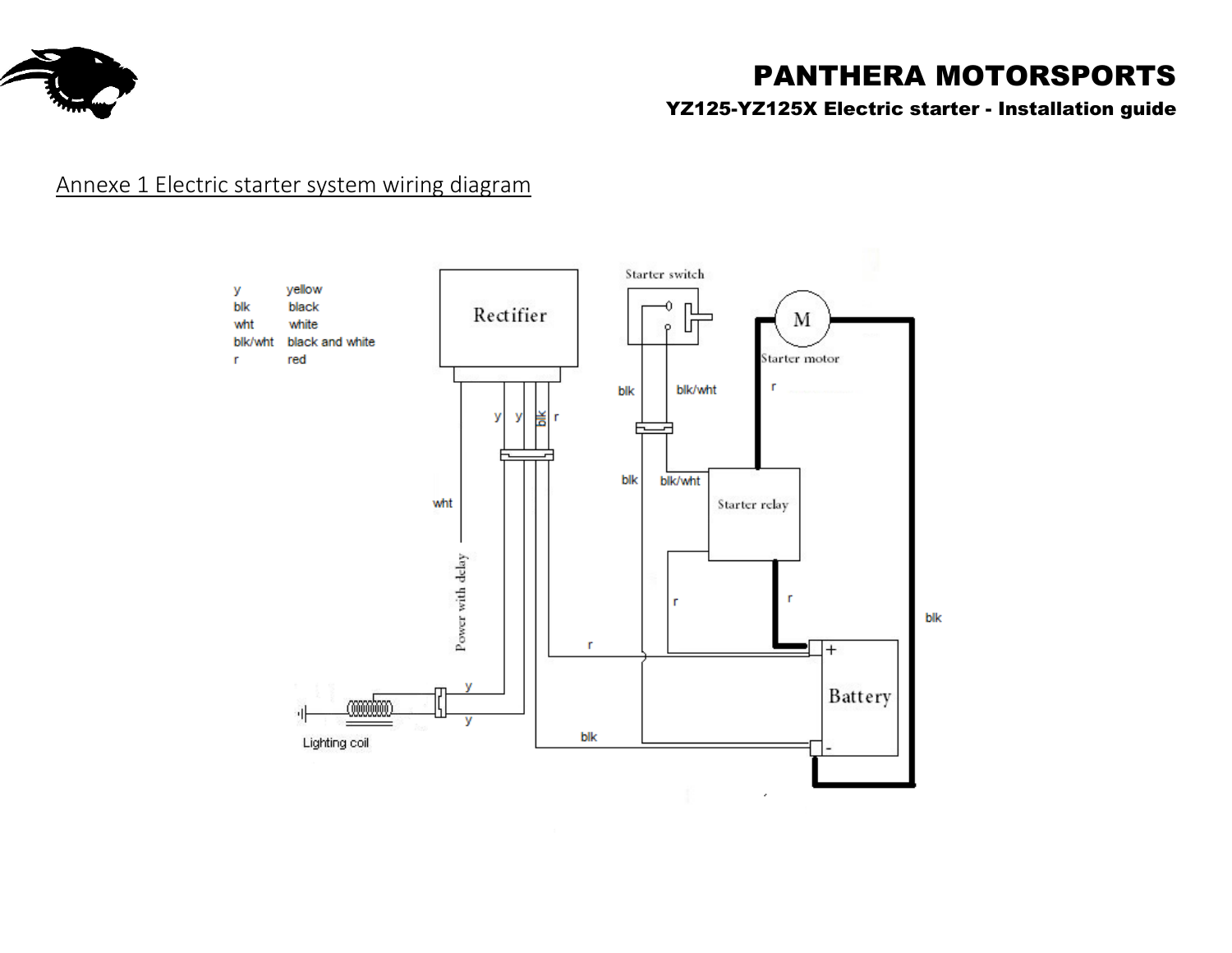

### Returns and Exchanges

General:

All returns must be postmarked no later than 10 days from the original customer shipment date. Returns and exchanges must be in new condition and must include all instructions and original packing material. Customer pays all return shipping charges. Include a copy of your packing list and authorization number with all returns.

Original shipping and handling charges are not refundable. Returns must be preauthorized by us and are subject to a 20% re-stocking fee. These amounts will be deducted from the original amount billed and the remaining balance will be credited to the original credit card or paypall account.

#### Incorrect Item:

If you received an incorrect item, we must be notified within 10 days of receipt of the shipment so that no extra charges will be incurred. We will replace incorrect items and pay the additional shipping charge. No returns of items will be accepted beyond 21 days of the original shipment date.

Return Shipping Instructions:

Return via prepaid mail only. Insure shipment for full value of purchase. Use original packaging. We are not responsible for packages lost during return shipping.

Return/Exchange Instructions:

Enclose a copy of your packing list along with detailed return/exchange instructions.

All returns require prior authorization by e-mailing us at sebastien.m@pantheramotorsports.com . All return shipping charges will be the responsibility of the customer. No returns on items under \$30.00 will be approved. Items must be returned within 90 days of the original order date in the original packaging with the labels intact.